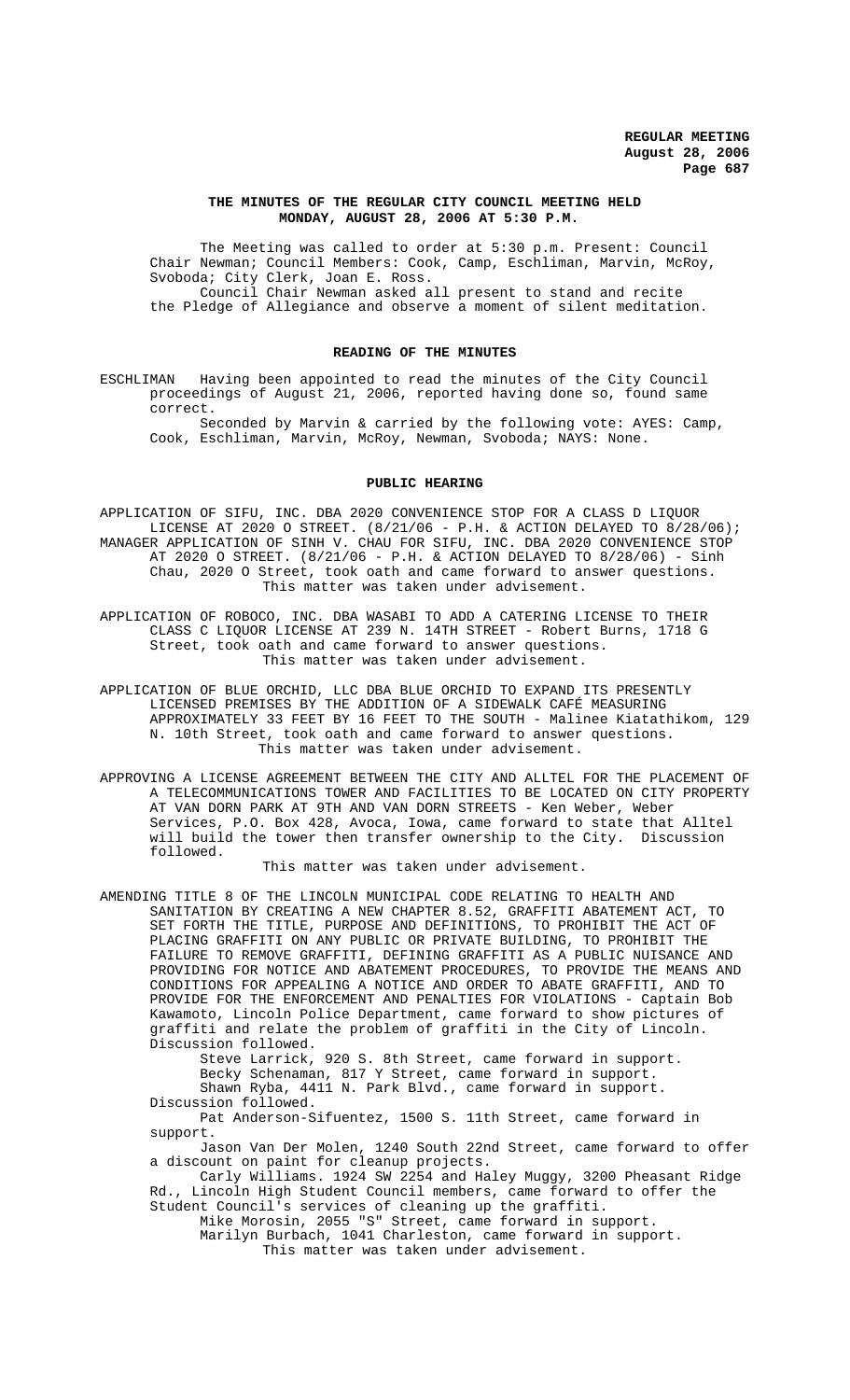- AUTHORIZING EXECUTION AND DELIVERY OF THE DEVELOPMENT AGREEMENT BETWEEN THE CITY AND VARIOUS OWNERS FOR THE DEVELOPMENT OF APPROXIMATELY 726 ACRES OF PROPERTY GENERALLY LOCATED AT S. 84TH STREET AND ROKEBY ROAD AND FOR THE ISSUANCE OF BONDS FOR THE INSTALLATION OF INFRASTRUCTURE TO SERVE THE AREA. (RELATED ITEMS: 06-86, 06R-110) (6/12/06 - PUBLIC HEARING &  $2^{ND}$  READING CONT'D TO 7/10/06) (7/10/06 - P.H. &  $2^{ND}$  READING CON'T. TO  $7/24/06$ ) (7/24/06 - P.H. & 2<sup>ND</sup> READING CON'T. TO 8/28/06);
- COMPREHENSIVE PLAN TO (A) AMEND THE 2025 FUTURE SERVICE LIMIT TO ADD LAND WEST OF 98TH STREET FROM YANKEE HILL ROAD TO ONE-HALF MILE SOUTH OF ROKEBY ROAD; (B) AMEND THE URBAN GROWTH TIER AND ASSOCIATED MAPS IN THE SAME AREA FROM TIER I, PRIORITY B, TO TIER I, PRIORITY A, AND LAND FROM TIER II TO A MIX OF TIER I, PRIORITY A AND B; AND (C) TO CHANGE THE LAND USE IN THE AREA BEING ADDED TO THE FUTURE SERVICE LIMIT FROM AGRICULTURAL TO URBAN RESIDENTIAL. (RELATED ITEMS: 06-86, 06R-110) (ACTION DATE:  $6/19/06$ ) ( $6/12/06$  - PUBLIC HEARING &  $2^{ND}$  READING CONT'D TO 7/10/06) (7/10/06 - P.H. CON'T. TO 7/24/06) (7/24/06 - P.H. CON'T. TO 8/28/06)- Kent Seacrest, Seacrest & Kalkowski, 1111 Lincoln Mall, Suite 350, came forward to request approval of this development and to discuss the impact fee.

Mike Eckert, 3901 Normal Blvd., #203, came forward to present information of this proposed development. Discussion followed.

Karl Fredrickson, Director of Public Works & Utilities, came forward to present further information on this development and to answer Discussion followed.

Marvin Krout, Planning Director, came forward to answer questions. Discussion followed.

Mike Morosin, 2055 "S" Street, stated that new construction is good, but not to forget the older neighborhoods.

John Layman, Real Estate Consultant, came forward to share his experience in the area of developments. Discussion followed. Kent Seacrest came forward for rebuttal. Discussion followed. This matter was taken under advisement.

ACCEPTING THE REPORT OF NEW AND PENDING CLAIMS AGAINST THE CITY AND APPROVING DISPOSITION OF CLAIMS SET FORTH FOR THE PERIOD OF AUGUST 1 - 15, 2006 - Mark Loseke, 26500 S. 84th Street, came forward to ask for a continuation so he could get more information as to why his claim was denied. Discussion followed.

This matter was taken under advisement.

APPROVING THE 2006 - 07 WORK PLAN FOR THE INTERLOCAL AGREEMENT ON STORMWATER MANAGEMENT BETWEEN THE CITY AND LOWER PLATTE SOUTH NATURAL RESOURCES DISTRICT REGARDING STORMWATER QUALITY AND QUANTITY ISSUES - Nicole Fleck-Tooze, Public Works & Utilities, came forward to answer questions. Discussion followed.

This matter was taken under advisement.

- APPROVING THE NAME OF MARTIN PRAIRIE FOR THE 467 ACRES OF RECENTLY ACQUIRED PRAIRIE LAND WEST OF PIONEERS PARK - Lynn Johnson, Director of Parks & Recreation Dept., came forward to state the donation portion of the land came from the Martin family and to express his gratitude. This matter was taken under advisement.
- REQUEST OF PUBLIC WORKS TO SET A PUBLIC HEARING DATE OF MONDAY, SEPTEMBER 25, 2006, AT 5:30 P.M. AND PLACE ON THE FORMAL CITY COUNCIL AGENDA THE FOLLOWING:<br>06- 153 To provide authority to create and order constructed a

water main 6-inch in diameter along NW 19th Street between West Q and West S Street and assess the costs thereof against the benefitted properties.

- 06-154 To provide authority to create and order constructed a sanitary sewer 8-inch in diameter along South 15<sup>th</sup> Street, between Mulberry and Plum Street and assess the costs thereof against the benefitted property.
- 06-155 To provide authority to create and order constructed a water main 6-inch in diameter along Orchard Street, North 67<sup>th</sup> to North 68<sup>th</sup> Streets and assess the costs thereof against the benefitted property. David Page, 6728 Orchard Street, came forward to ask why a new water district needs to be created in this area.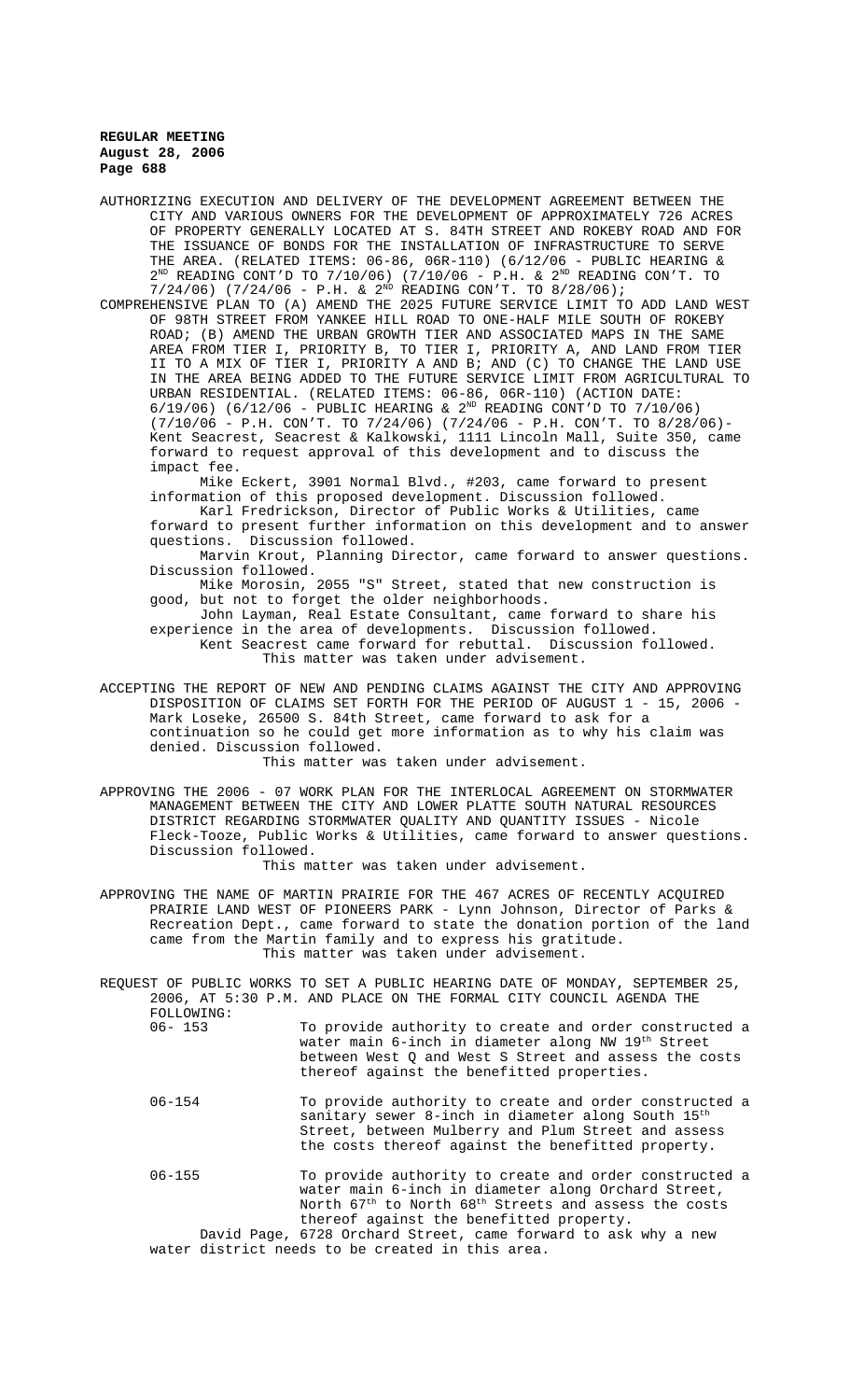TOOK BREAK 7:40 p.m. **RECONVENED 7:55 P.M.** 

**\*\* END OF PUBLIC HEARING \*\***

# **COUNCIL ACTION**

#### **LIQUOR RESOLUTIONS**

SIFU, INC. DBA 2020 CONVENIENCE STOP FOR A CLASS D LIQUOR LICENSE AT 2020 O STREET - CLERK read the following resolution, introduced by Ken Svoboda, who moved its adoption for approval:<br>A-83992 BE IT RESOLVED by the City Cou

BE IT RESOLVED by the City Council of the City of Lincoln, Nebraska:

That after hearing duly had as required by law, consideration of the facts of this application, the Nebraska Liquor Control Act, and the pertinent City ordinances, the City Council recommends that the application of Sifu, Inc. dba 2020 Convenience Stop for a Class "D" liquor license at 2020 O Street, Lincoln, Nebraska, for the license period ending April 30, 2007, be approved with the condition that the premise complies in every respect with all city and state regulations. The City Clerk is directed to transmit a copy of this resolution to the Nebraska Liquor Control Commission.

Introduced by Ken Svoboda Seconded by Marvin & carried by the following vote: AYES: Camp, Cook, Eschliman, Marvin, McRoy, Newman, Svoboda; NAYS: None.

MANAGER APPLICATION OF SINH V. CHAU FOR SIFU, INC. DBA 2020 CONVENIENCE STOP AT 2020 O STREET - CLERK read the following resolution, introduced by

Ken Svoboda, who moved its adoption for approval:<br>A-83993 WHEREAS, Sifu, Inc. dba 2020 Convenience St WHEREAS, Sifu, Inc. dba 2020 Convenience Stop located at 2020 O Street, Lincoln, Nebraska has been approved for a Retail Class "D"

liquor license, and now requests that Sinh V. Chau be named manager; WHEREAS, Sinh V. Chau appears to be a fit and proper person to manage said business.

NOW, THEREFORE, BE IT RESOLVED by the City Council of the City of Lincoln, Nebraska:

That after hearing duly had as required by law, consideration of the facts of this application, the Nebraska Liquor Control Act, and the pertinent City ordinances, the City Council recommends that Sinh V. Chau be approved as manager of this business for said licensee. The City Clerk is directed to transmit a copy of this resolution to the Nebraska Liquor Control Commission.

Introduced by Ken Svoboda Seconded by Marvin & carried by the following vote: AYES: Camp, Cook, Eschliman, Marvin, McRoy, Newman, Svoboda; NAYS: None.

APPLICATION OF ROBOCO, INC. DBA WASABI TO ADD A CATERING LICENSE TO THEIR CLASS C LIQUOR LICENSE AT 239 N. 14TH STREET - CLERK read the following resolution, introduced by Ken Svoboda, who moved its adoption for

approval:<br>A-83994 BE BE IT RESOLVED by the City Council of the City of Lincoln, Nebraska:

That after hearing duly had as required by law, consideration of the facts of this application, the Nebraska Liquor Control Act, and the pertinent City ordinance, the City Council recommends that the application of Roboco, Inc. dba Wasabi for the issuance of a Catering Permit to the existing liquor license, located at 239 N. 14th Street, Lincoln, Nebraska, be approved with the condition that the premise complies in every respect with all city and state regulations.

BE IT FURTHER RESOLVED that a copy of this resolution be transmitted by the City Clerk to the Nebraska Liquor Control Commission. Introduced by Ken Svoboda Seconded by Marvin & carried by the following vote: AYES: Camp,

Cook, Eschliman, Marvin, McRoy, Newman, Svoboda; NAYS: None.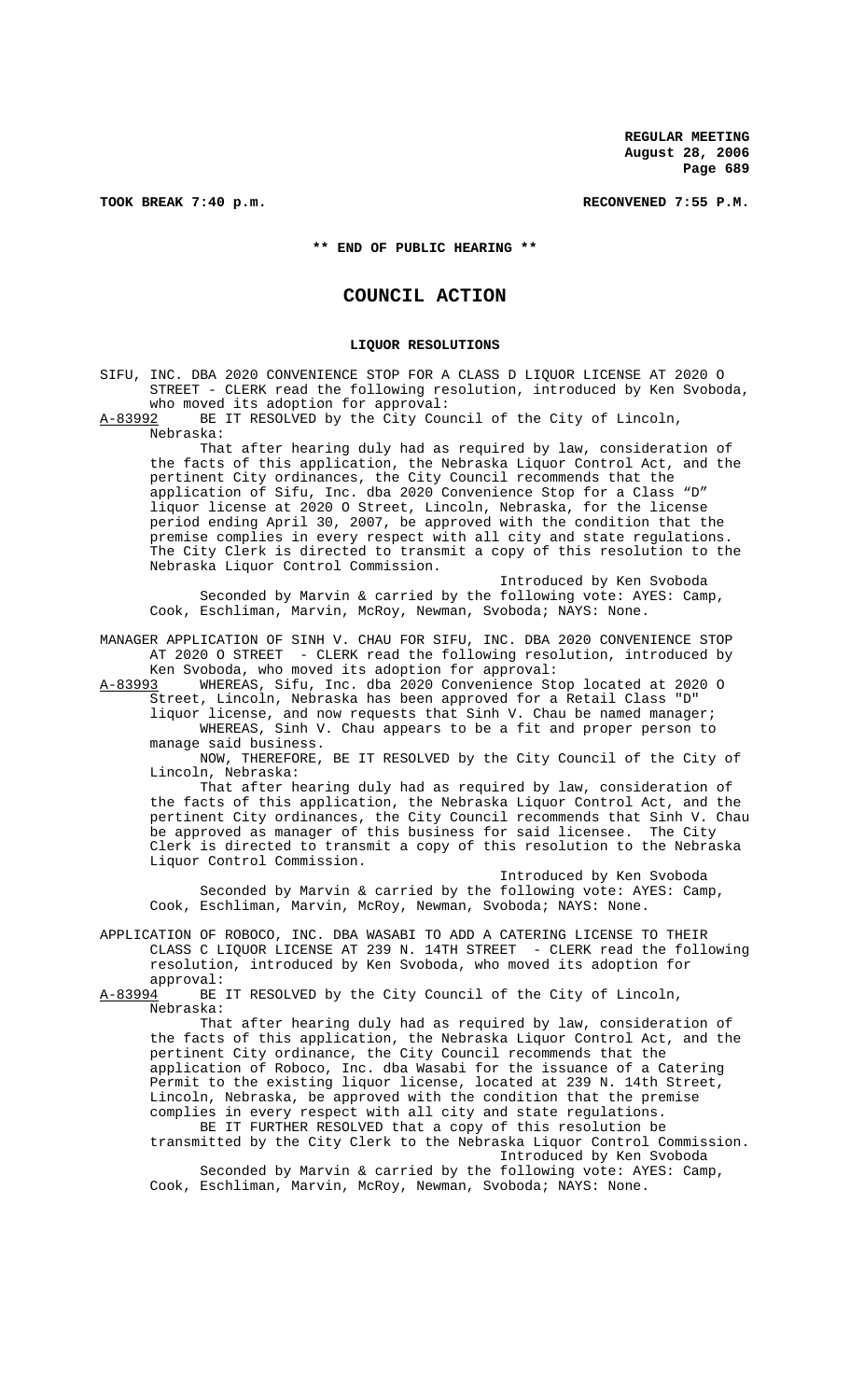APPLICATION OF BLUE ORCHID, LLC DBA BLUE ORCHID TO EXPAND ITS PRESENTLY LICENSED PREMISES BY THE ADDITION OF A SIDEWALK CAFÉ MEASURING APPROXIMATELY 33 FEET BY 16 FEET TO THE SOUTH - CLERK read the following resolution, introduced by Ken Svoboda, who moved its adoption

for approval:<br><u>A-83995</u> BE IT R BE IT RESOLVED by the City Council of the City of Lincoln, Nebraska:

That after hearing duly had as required by law, consideration of the facts of this application, the Nebraska Liquor Control Act, and the pertinent City ordinances, the City Council recommends that the application of Blue Orchid, LLC dba Blue Orchid to expand its licensed premises by the addition of a sidewalk café area measuring 33 feet by 16 feet to the south of the presently licensed premises located at 129 N. 10th Street, Suite 111, Lincoln, Nebraska, be approved with the condition that the premise complies in every respect with all City and State regulations.

BE IT FURTHER RESOLVED that the City Clerk is directed to transmit a copy of this resolution to the Nebraska Liquor Control Commission. Introduced by Ken Svoboda

Seconded by Marvin & carried by the following vote: AYES: Camp, Cook, Eschliman, Marvin, McRoy, Newman, Svoboda; NAYS: None.

# **ORDINANCES - 2ND READING & RELATED RESOLUTIONS (as required)**

- APPROVING A LICENSE AGREEMENT BETWEEN THE CITY AND ALLTEL FOR THE PLACEMENT OF A TELECOMMUNICATIONS TOWER AND FACILITIES TO BE LOCATED ON CITY PROPERTY AT VAN DORN PARK AT 9TH AND VAN DORN STREETS - CLERK read an ordinance, introduced by Robin Eschliman, accepting and approving a License Agreement between the City of Lincoln, Nebraska, a municipal corporation, and Alltel Communications of Nebraska, Inc. for the placement of telecommunications facilities upon City property at Van Dorn Park located at 9th and Van Dorn Streets, and authorizing the Mayor to sign such License Agreement on behalf of the City, the second time.
- AMENDING TITLE 8 OF THE LINCOLN MUNICIPAL CODE RELATING TO HEALTH AND SANITATION BY CREATING A NEW CHAPTER 8.52, GRAFFITI ABATEMENT ACT, TO SET FORTH THE TITLE, PURPOSE AND DEFINITIONS, TO PROHIBIT THE ACT OF PLACING GRAFFITI ON ANY PUBLIC OR PRIVATE BUILDING, TO PROHIBIT THE FAILURE TO REMOVE GRAFFITI, DEFINING GRAFFITI AS A PUBLIC NUISANCE AND PROVIDING FOR NOTICE AND ABATEMENT PROCEDURES, TO PROVIDE THE MEANS AND CONDITIONS FOR APPEALING A NOTICE AND ORDER TO ABATE GRAFFITI, AND TO PROVIDE FOR THE ENFORCEMENT AND PENALTIES FOR VIOLATIONS - CLERK read an ordinance, introduced by Patte Newman, amending Title 8 of the Lincoln Municipal Code relating to Health and Sanitation by creating a new Chapter 8.52 entitled the Graffiti Abatement Act by adding a new section numbered 8.52.010 to set forth the title of the chapter; adding a new section numbered 8.52.020 to set forth the purpose of the chapter; adding a new section numbered 8.52.030 to set forth definitions used in the chapter; adding new section numbered 8.52.040 to prohibit the act of placing graffiti on any public or private building and to prohibit the failure to remove graffiti; adding a new section numbered 8.52.050 to define graffiti as a public nuisance and provide for notice and abatement procedures; adding a new section numbered 8.52.060 to provide the means and conditions for appealing a notice and order to abate graffiti; adding a new section numbered 8.52.070 to provide for the enforcement of the provisions of the chapter; and adding a new section numbered 8.52.080 to provide penalties for violations of the chapter, the second time.

#### **RESOLUTIONS**

AUTHORIZING EXECUTION AND DELIVERY OF THE DEVELOPMENT AGREEMENT BETWEEN THE CITY AND VARIOUS OWNERS FOR THE DEVELOPMENT OF APPROXIMATELY 726 ACRES OF PROPERTY GENERALLY LOCATED AT S. 84TH STREET AND ROKEBY ROAD AND FOR THE ISSUANCE OF BONDS FOR THE INSTALLATION OF INFRASTRUCTURE TO SERVE THE AREA. (RELATED ITEMS:  $06-86$ ,  $06R-110$ ) ( $6/12/06$  - PUBLIC HEARING &  $2^{ND}$ READING CONT'D TO  $7/10/06$ ) (7/10/06 - P.H. &  $2^{ND}$  READING CON'T. TO  $7/24/06$ ) (7/24/06 - P.H. & 2<sup>ND</sup> READING CON'T. TO 8/28/06)(TO HAVE 3RD READING & ACTION ON 9/11/06)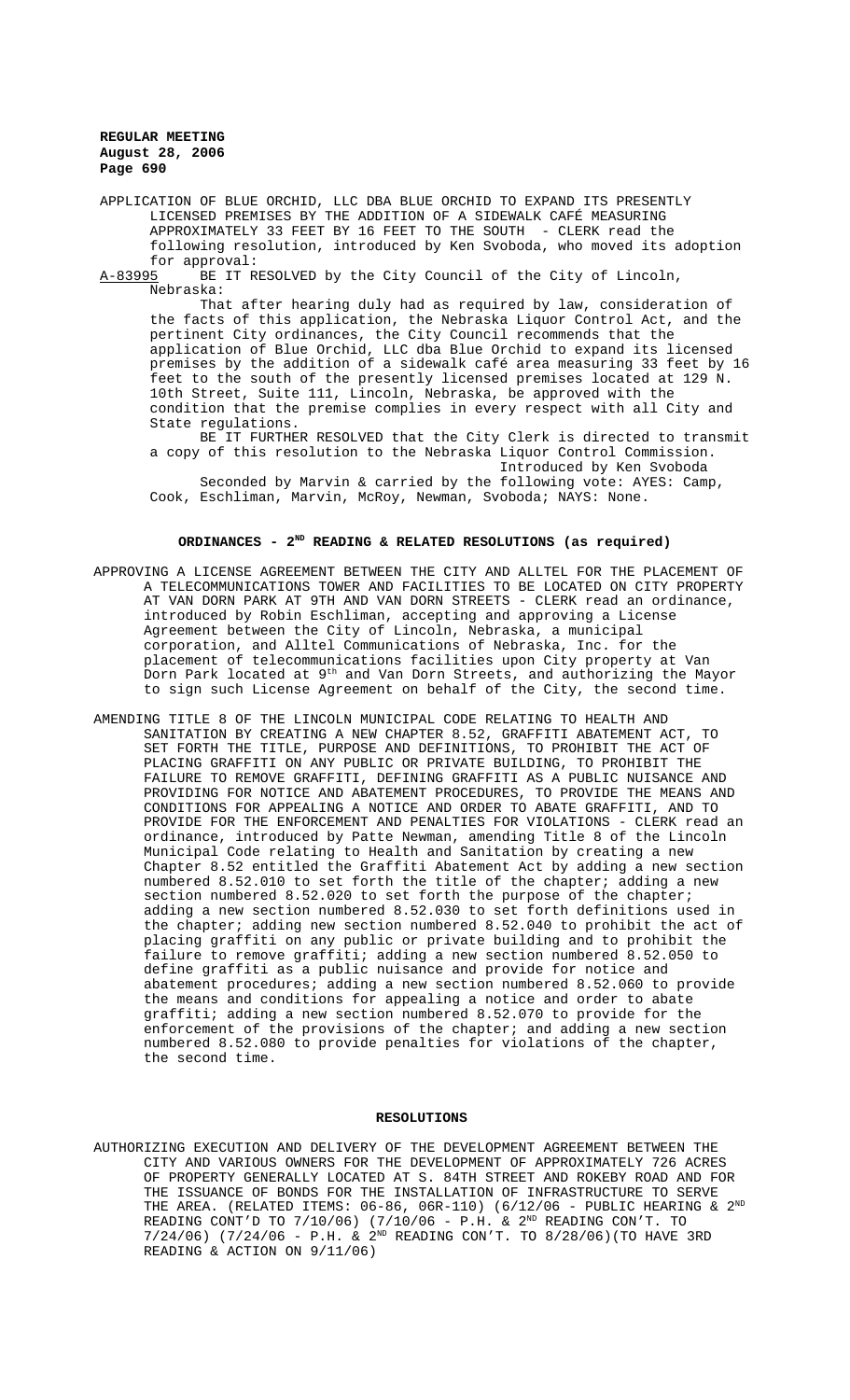- COMP. PLAN AMENDMENT 06002 AMENDING THE 2025 LINCOLN-LANCASTER COUNTY COMPREHENSIVE PLAN TO (A) AMEND THE 2025 FUTURE SERVICE LIMIT TO ADD LAND WEST OF 98TH STREET FROM YANKEE HILL ROAD TO ONE-HALF MILE SOUTH OF ROKEBY ROAD; (B) AMEND THE URBAN GROWTH TIER AND ASSOCIATED MAPS IN THE SAME AREA FROM TIER I, PRIORITY B, TO TIER I, PRIORITY A, AND LAND FROM TIER II TO A MIX OF TIER I, PRIORITY A AND B; AND (C) TO CHANGE THE LAND USE IN THE AREA BEING ADDED TO THE FUTURE SERVICE LIMIT FROM AGRICULTURAL TO URBAN RESIDENTIAL. (RELATED ITEMS: 06-86, 06R-110) (ACTION DATE:  $6/19/06$ ) ( $6/12/06$  - PUBLIC HEARING &  $2^{ND}$  READING CONT'D TO 7/10/06) (7/10/06 - P.H. CON'T. TO 7/24/06) (7/24/06 - P.H. CON'T. TO 8/28/06)PRIOR to reading:
- CAMP Moved to delay to have action on 9/11/06. Seconded by Svoboda & carried by the following vote: AYES: Camp, Cook, Eschliman, Marvin, McRoy, Newman, Svoboda; NAYS: None.

ACCEPTING THE REPORT OF NEW AND PENDING CLAIMS AGAINST THE CITY AND APPROVING DISPOSITION OF CLAIMS SET FORTH FOR THE PERIOD OF AUGUST 1 - 15, 2006 - PRIOR to reading:

COOK Moved to remove Mark Loseke from claims denied to be resubmitted at a later date.

Seconded by Marvin & carried by the following vote: AYES: Camp, Cook, Eschliman, Marvin, McRoy, Newman, Svoboda; NAYS: None.

CLERK Read the following resolution, introduced by Robin Eschliman, who moved its adoption as amended:<br>A-83996 BE IT RESOLVED by the Ci

BE IT RESOLVED by the City Council of the City of Lincoln, Nebraska:

That the claims listed in the attached report, marked as Exhibit "A", dated August 16, 2006, of various new and pending tort claims filed against the City of Lincoln with the Office of the City Attorney or the Office of the City Clerk, as well as claims which have been disposed of, are hereby received as required by Neb. Rev. Stat. § 13-905 (Reissue 1997). The dispositions of claims by the Office of the City Attorney, as shown by the attached report, are hereby approved:

| DENIED         |                     | ALLOWED OR SETTLED                                        |                                          |
|----------------|---------------------|-----------------------------------------------------------|------------------------------------------|
| Laura McNemar  | NAS*                | Molly Beckman                                             | \$3,500.00                               |
| Linda N. Brown | \$196,879.59        | Mike Naylor                                               | 221.50                                   |
| Bob Stuart     | 854.20              | Wyuka Cemetery                                            | 150.00                                   |
| Mark Loseke    | <del>2,755.00</del> | Ai Minh Le                                                | 3,000.00                                 |
| Steve Tarr     | 25,000.00           | Dan Ehly<br>Dianne Crouse<br>John Hundtoft<br>Josh Nelson | 3,953.08<br>1,892.10<br>100.00<br>100.00 |

\*No Amount Specified

The City Attorney is hereby directed to mail to the various claimants listed herein a copy of this resolution which shows the final disposition of their claim.

Introduced by Robin Eschliman Seconded by Marvin & carried by the following vote: AYES: Camp, Cook, Eschliman, Marvin, McRoy, Newman, Svoboda; NAYS: None.

APPROVING THE 2006 - 07 WORK PLAN FOR THE INTERLOCAL AGREEMENT ON STORMWATER MANAGEMENT BETWEEN THE CITY AND LOWER PLATTE SOUTH NATURAL RESOURCES DISTRICT REGARDING STORMWATER QUALITY AND QUANTITY ISSUES - CLERK read the following resolution, introduced by Robin Eschliman, who moved its adoption:<br><u>A-83997</u> BE

BE IT RESOLVED by the City Council of the City of Lincoln, Nebraska:

That the attached Fiscal Year 2006-2007 Work Plan for the Interlocal Agreement on Stormwater Management between the City of Lincoln and the Lower Platte South Natural Resources District, which is attached hereto marked as Attachment "A", is hereby approved and the Mayor is authorized to execute the same on behalf of the City of Lincoln. Said Fiscal Year 2006-2007 Work Plan establishes a framework and division of responsibilities for addressing stormwater quality and quantity in the City between the City of Lincoln and the Lower Platte South Natural Resources District and authorizes the use of appropriated monies in accordance with the terms and conditions contained in said Fiscal Year 2006-2007 Work Plan.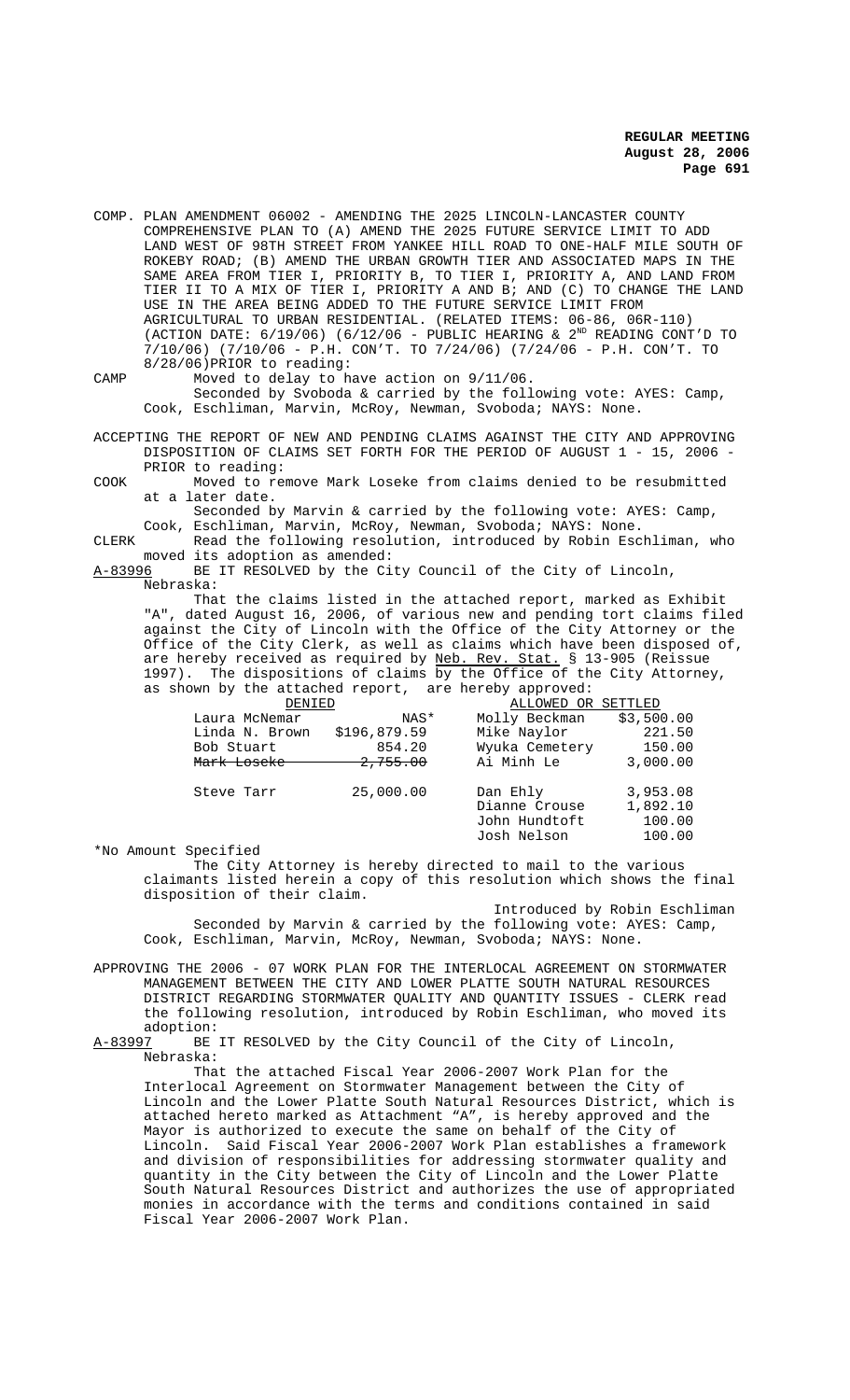The City Clerk is directed to transmit a certified copy of the executed original Resolution and Fiscal Year 2006 - 2007 Work Plan for the Interlocal Agreement on Stormwater Management to Glenn Johnson, Lower Platte South Natural Resources District, PO Box 93581, Lincoln, NE 68501 and a copy of the same to Ben Higgins, Public Works and Utilities Department, 901 N. 6th Street, Lincoln, NE 68508.

Introduced by Robin Eschliman Seconded by Marvin & carried by the following vote: AYES: Camp, Cook, Eschliman, Marvin, McRoy, Newman, Svoboda; NAYS: None.

APPROVING THE NAME OF MARTIN PRAIRIE FOR THE 467 ACRES OF RECENTLY ACQUIRED PRAIRIE LAND WEST OF PIONEERS PARK - CLERK read the following

resolution, introduced by Robin Eschliman, who moved its adoption:

A-83998 A RESOLUTION approving the naming of 467 acres of recently acquired prairie land generally located west of Pioneers Park as "Martin Prairie".

WHEREAS, the Martin family has worked with the Parks and Recreation Department for many years to transfer 467 acres of prairie land to the City of Lincoln; and

WHEREAS, Bonnie and David Martin originally donated a portion of this prairie land to the City; and

WHEREAS, the heirs of Bonnie and David Martin have honored their parents wishes of keeping the land as prairie land and have worked with the City of Lincoln to maintain its natural character; and

WHEREAS, part of the land was held for almost two years until a Grassland Reserve Easement was in place greatly reducing the cost to the City to acquire the property as prairie land.

NOW, THEREFORE, BE IT RESOLVED by the City Council of the City of Lincoln, Nebraska that the 467 acres of property generally west of Pioneers Park recently acquired from the family of Bonnie and David Martin be and it hereby is named as "Martin Prairie". Introduced by Robin Eschliman

Seconded by Marvin & carried by the following vote: AYES: Camp, Cook, Eschliman, Marvin, McRoy, Newman, Svoboda; NAYS: None.

### **PETITIONS AND COMMUNICATIONS**

SETTING THE HEARING DATE OF MONDAY, SEPT. 11, 2006 AT 1:30 P.M. FOR APPLICATION OF B & R, INC. DBA SUPER SAVER #9 FOR A CLASS C LIQUOR LICENSE LOCATED AT 2662 CORNHUSKER HIGHWAY - CLERK read the following resolution, introduced by Dan Marvin, who moved its adoption:<br>A-83999 BE IT RESOLVED by the City Council, of the City of Linc BE IT RESOLVED by the City Council, of the City of Lincoln, that a hearing date is hereby set for Mon., September 11, 2006 at 1:30 p.m. or as soon thereafter as possible in the City Council Chambers, County-City Building, 555 S. 10th St., Lincoln, NE, for Application of B & R Stores, Inc. dba Super Saver #9 for a Class C liquor license located at 2662 Cornhusker Highway.

If the Police Dept. is unable to complete the investigation by said time, a new hearing date will be set.

Introduced by Dan Marvin Seconded by Cook & carried by the following vote: AYES: Camp, Cook, Eschliman, Marvin, McRoy, Newman, Svoboda; NAYS: None.

SETTING THE HEARING DATE OF MONDAY, SEPT. 11, 2006 AT 1:30 P.M. FOR APPLICATION OF DOWN THE HATCH, INC. DBA DOWN THE HATCH FOR A CLASS I LIQUOR LICENSE LOCATED AT 5601 NW 1st STREET - CLERK read the following resolution, introduced by Dan Marvin, who moved its adoption:

A-84000 BE IT RESOLVED by the City Council, of the City of Lincoln, that a hearing date is hereby set for Mon., September 11, 2006 at 1:30 p.m. or as soon thereafter as possible in the City Council Chambers, County-City Building, 555 S. 10th St., Lincoln, NE, for Application of Down the Hatch, Inc. dba Down the Hatch for a Class I liquor license located at 5601 NW 1st Street.

If the Police Dept. is unable to complete the investigation by said time, a new hearing date will be set.

Introduced by Dan Marvin Seconded by Cook & carried by the following vote: AYES: Camp, Cook, Eschliman, Marvin, McRoy, Newman, Svoboda; NAYS: None.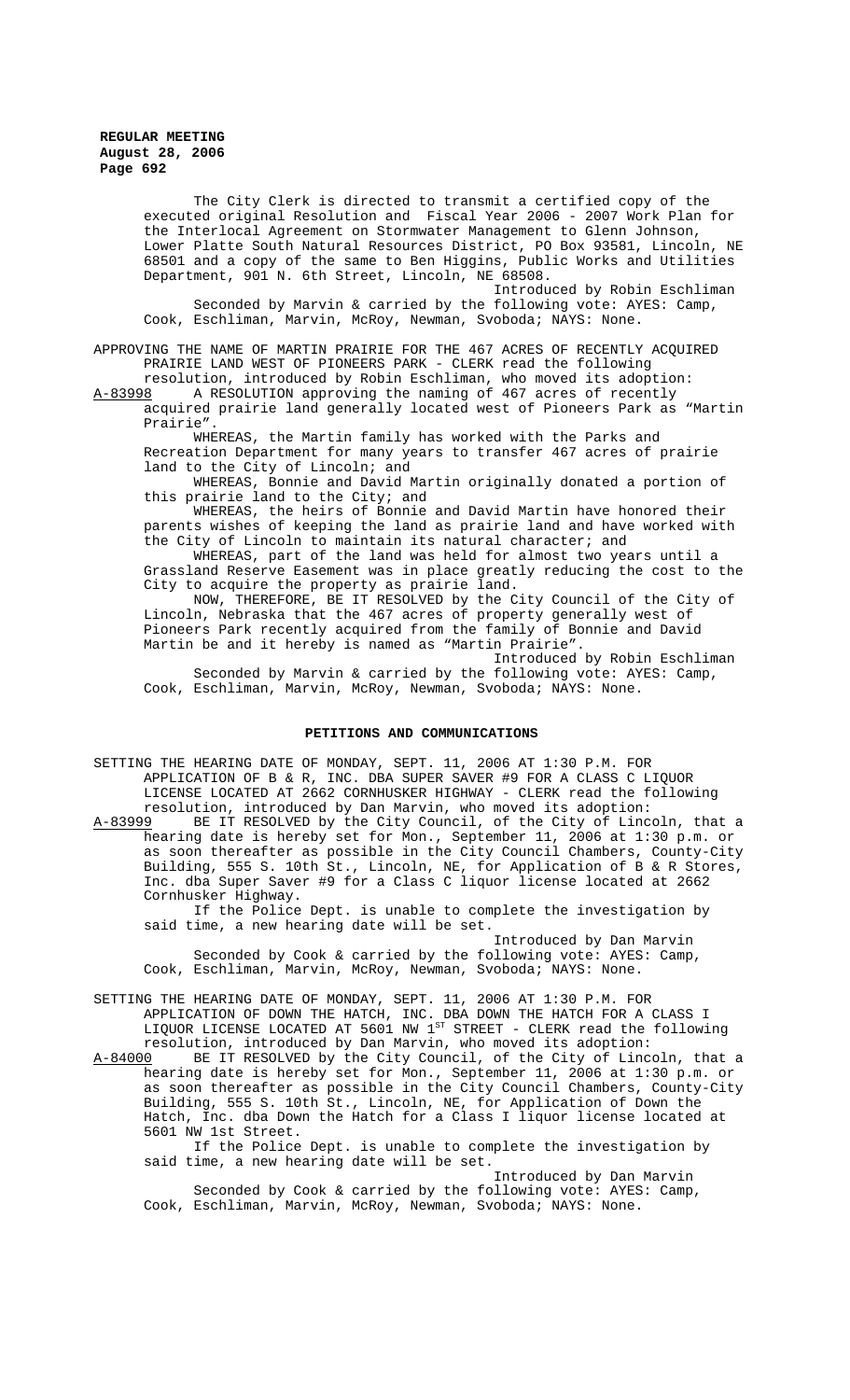SETTING THE HEARING DATE OF MONDAY, SEPTEMBER 18, 2006 FOR APP. OF B & R STORES, INC. DBA SUPER SAVER #4 FOR A CLASS C LIQUOR LICENSE AT 233 N  $48<sup>TH</sup>$  STREET - CLERK read the following resolution, introduced by Dan

Marvin, who moved its adoption:<br>A-84001 BE IT RESOLVED by the Cit BE IT RESOLVED by the City Council, of the City of Lincoln, that a hearing date is hereby set for Mon., September 18 2006 at 1:30 p.m. or as soon thereafter as possible in the City Council Chambers, County-City Building, 555 S. 10th St., Lincoln, NE, for Application of B & R Stores, Inc. dba Super Saver #4 for a Class C liquor license located at 233 N. 48th Street.

If the Police Dept. is unable to complete the investigation by said time, a new hearing date will be set.

Introduced by Dan Marvin Seconded by Cook & carried by the following vote: AYES: Camp, Cook, Eschliman, Marvin, McRoy, Newman, Svoboda; NAYS: None.

SETTING THE HEARING DATE OF MONDAY, SEPTEMBER 18, 2006 FOR APP. OF B & R STORES, INC. DBA SUPER SAVER #11 FOR A CLASS C LIQUOR LICENSE AT 5440 S. 56TH STREET - CLERK read the following resolution, introduced by Dan Marvin, who moved its adoption:

A-84002 BE IT RESOLVED by the City Council, of the City of Lincoln, that a hearing date is hereby set for Mon., September 18 2006 at 1:30 p.m. or as soon thereafter as possible in the City Council Chambers, County-City Building, 555 S. 10th St., Lincoln, NE, for Application of B & R Stores, Inc. dba Super Saver #11 for a Class C liquor license located at 5440 S. 56th Street.

If the Police Dept. is unable to complete the investigation by said time, a new hearing date will be set.

Introduced by Dan Marvin Seconded by Cook & carried by the following vote: AYES: Camp, Cook, Eschliman, Marvin, McRoy, Newman, Svoboda; NAYS: None.

#### **REPORTS OF CITY OFFICERS**

- CLERK'S LETTER AND MAYOR'S APPROVAL OF RESOLUTIONS AND ORDINANCES PASSED BY COUNCIL ON AUGUST 14, 2006 - CLERK presented said report which was placed on file in the Office of the City Clerk.
- CLERK'S LETTER AND MAYOR'S APPROVAL OF RESOLUTIONS AND ORDINANCES PASSED BY COUNCIL ON AUGUST 21, 2006 - CLERK presented said report which was placed on file in the Office of the City Clerk.
- REPORT OF CITY TREASURER OF CASH ON HAND AT THE CLOSE OF BUSINESS ON JULY 31, 2006 - CLERK presented said report which was placed on file in the Office of the City Clerk. **(5-21)**

REAPPOINTING WILLIAM LESTER TO THE COMMUNITY HEALTH ENDOWMENT BOARD OF TRUSTEES FOR A THREE-YEAR TERM EXPIRING SEPTEMBER 1, 2009 - CLERK read the following resolution, introduced by Robin Eschliman, who moved its

adoption:<br>A-84003 BE BE IT RESOLVED by the City Council of the City of Lincoln, Nebraska:

That the reappointment of William Lester to the Community Health Endowment Board of Trustees for a three-year term expiring September 1, 2009 is hereby approved.

Introduced by Robin Eschliman Seconded by Cook & carried by the following vote: AYES: Camp, Cook, Eschliman, Marvin, McRoy, Newman, Svoboda; NAYS: None.

APPOINTING ALISON LARSON, MARIA LINTEL PRENDES, AND LOIS BALDWIN TO THE COMMUNITY HEALTH ENDOWMENT BOARD OF TRUSTEES FOR THREE-YEAR TERMS EXPIRING SEPTEMBER 1, 2009 - CLERK read the following resolution, introduced by Robin Eschliman, who moved its adoption:<br>A-84004 BE IT RESOLVED by the City Council of the City o

BE IT RESOLVED by the City Council of the City of Lincoln, Nebraska:

That the appointment of Alison Larson, Maria Lintel Prendes, and Lois Baldwin to the Community Health Endowment Board of Trustees for three-year terms expiring September 1, 2009 is hereby approved. Introduced by Robin Eschliman

Seconded by Cook & carried by the following vote: AYES: Camp, Cook, Eschliman, Marvin, McRoy, Newman, Svoboda; NAYS: None.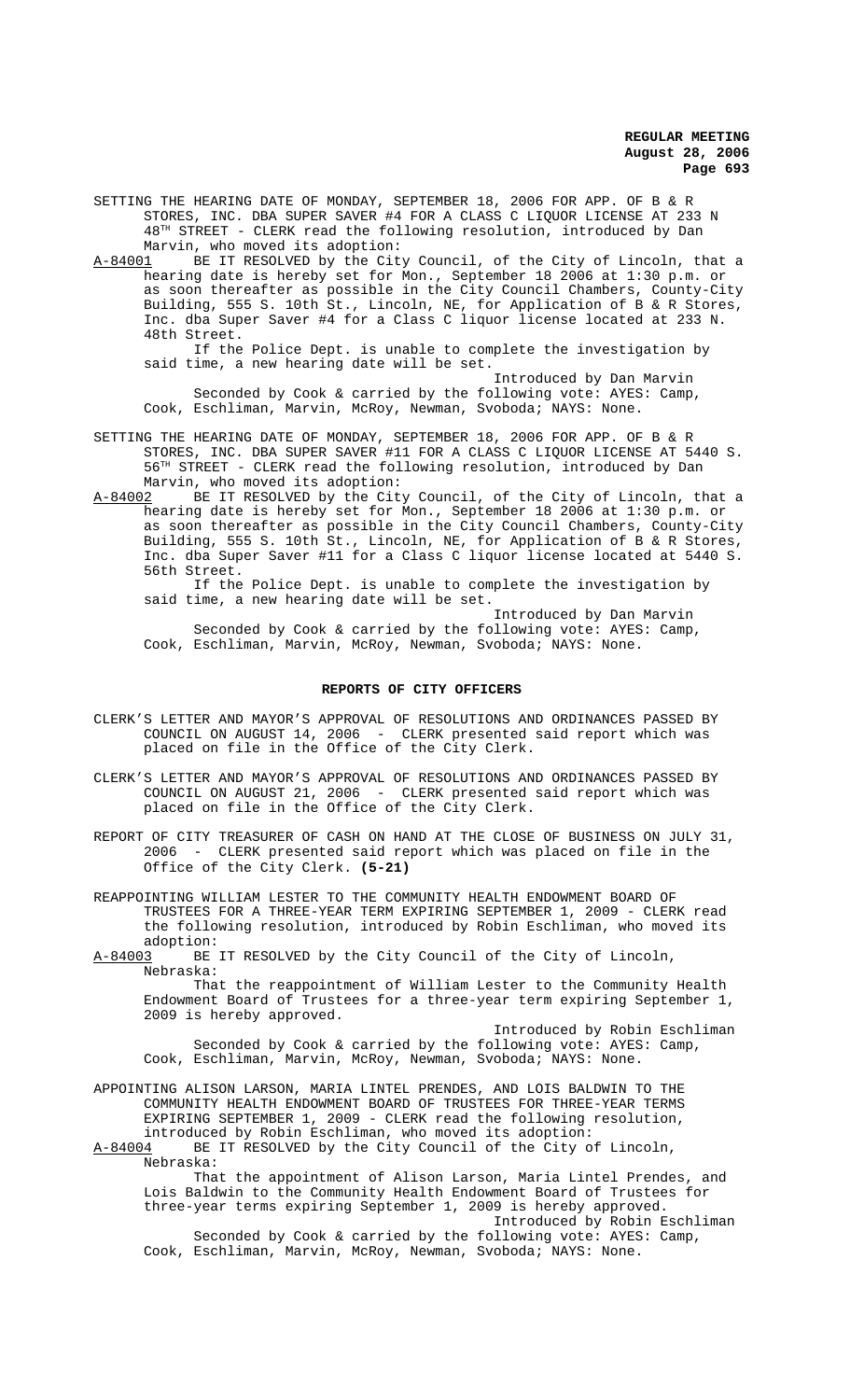APPOINTING JOYCE EBMEIER TO THE EMS, INC. BOARD OF DIRECTORS TO FILL AN UNEXPIRED THREE-YEAR TERM EXPIRING MARCH 28, 2008 - CLERK read the following resolution, introduced by Robin Eschliman, who moved its adoption:<br>A-84005 BE BE IT RESOLVED by the City Council of the City of Lincoln, Nebraska: That the appointment of Joyce Ebmeier to the EMS, Inc. Board of Directors to fill an unexpired three-year term expiring March 28, 2008 is hereby approved. Introduced by Robin Eschliman Seconded by Cook & carried by the following vote: AYES: Camp, Cook, Eschliman, Marvin, McRoy, Newman, Svoboda; NAYS: None. APPOINTING CHRISTI CHAVES TO THE EMS, INC. BOARD OF DIRECTORS TO FILL AN UNEXPIRED THREE-YEAR TERM EXPIRING MARCH 28, 2007 - CLERK read the following resolution, introduced by Robin Eschliman, who moved its adoption:<br><u>A-84006</u> BE BE IT RESOLVED by the City Council of the City of Lincoln, Nebraska: That the appointment of Christi Chaves to the EMS, Inc. Board of Directors to fill an unexpired three-year term expiring March 28, 2007 is hereby approved. Introduced by Robin Eschliman Seconded by Cook & carried by the following vote: AYES: Camp, Cook, Eschliman, Marvin, McRoy, Newman, Svoboda; NAYS: None. SETTING A HEARING DATE OF MONDAY, SEPTEMBER 18, 2006, AT 10:00 A.M. FOR PUBLIC WORKS' BOARD OF EQUALIZATION SPECIAL ASSESSMENT GROUP II - CLERK requested a motion to approve the hearing date of Monday, September 18, 2006 at 10:00 a.m. for Public Works' Board of Equalization Special Assessment Group II. ESCHLIMAN So moved. Seconded by Cook & carried by the following vote: AYES: Camp, Cook, Eschliman, Marvin, McRoy, Newman, Svoboda; NAYS: None. REQUEST OF PUBLIC WORKS TO SET A PUBLIC HEARING DATE OF MONDAY, SEPTEMBER 25, 2006, AT 5:30 P.M. AND PLACE ON THE FORMAL CITY COUNCIL AGENDA THE FOLLOWING:<br>06-153 To provide authority to create and order constructed a water main 6-inch in diameter along NW 19<sup>th</sup> Street between West Q and West S Street and assess the costs thereof against the benefitted properties. 06-154 To provide authority to create and order constructed a sanitary sewer 8-inch in diameter along South  $15<sup>t</sup>$ Street, between Mulberry and Plum Street and assess the costs thereof against the benefitted property. 06-155 To provide authority to create and order constructed a water main 6-inch in diameter along Orchard Street, North 67th to North 68th Streets and assess the costs thereof against the benefitted property. CLERK Requested a motion to approve the setting of hearing date of Monday, September 25, 2006 at 5:30 p.m. to create and order constructed water mains & sanitary sewer.<br>MAN So moved. ESCHLIMAN Seconded by Cook & carried by the following vote: AYES: Camp, Cook, Eschliman, Marvin, McRoy, Newman, Svoboda; NAYS: None.

# ORDINANCES - 1<sup>st</sup> READING & RELATED RESOLUTIONS

APPROVING A FIVE-YEAR/3,500 HOUR LEASE/PURCHASE AGREEMENT BETWEEN THE CITY AND MERCHANTS CAPITOL RESOURCES, INC. TO PROVIDE A 90-HORSE POWER CLASS BACKHOE LOADER FOR USE BY THE PUBLIC WORKS & UTILITIES WATER DIVISION IN CONSTRUCTION AND MAINTENANCE PROJECTS - CLERK read an ordinance, introduced by Dan Marvin, accepting and approving a five-year/3500 hour lease agreement with option to purchase between the City of Lincoln, Nebraska and Merchants Capitol Resources, Inc. for a 2006 Caterpillar 403E Backhoe Loader per Specification #06-221 for use by the Department of Public Works & Utilities, the first time.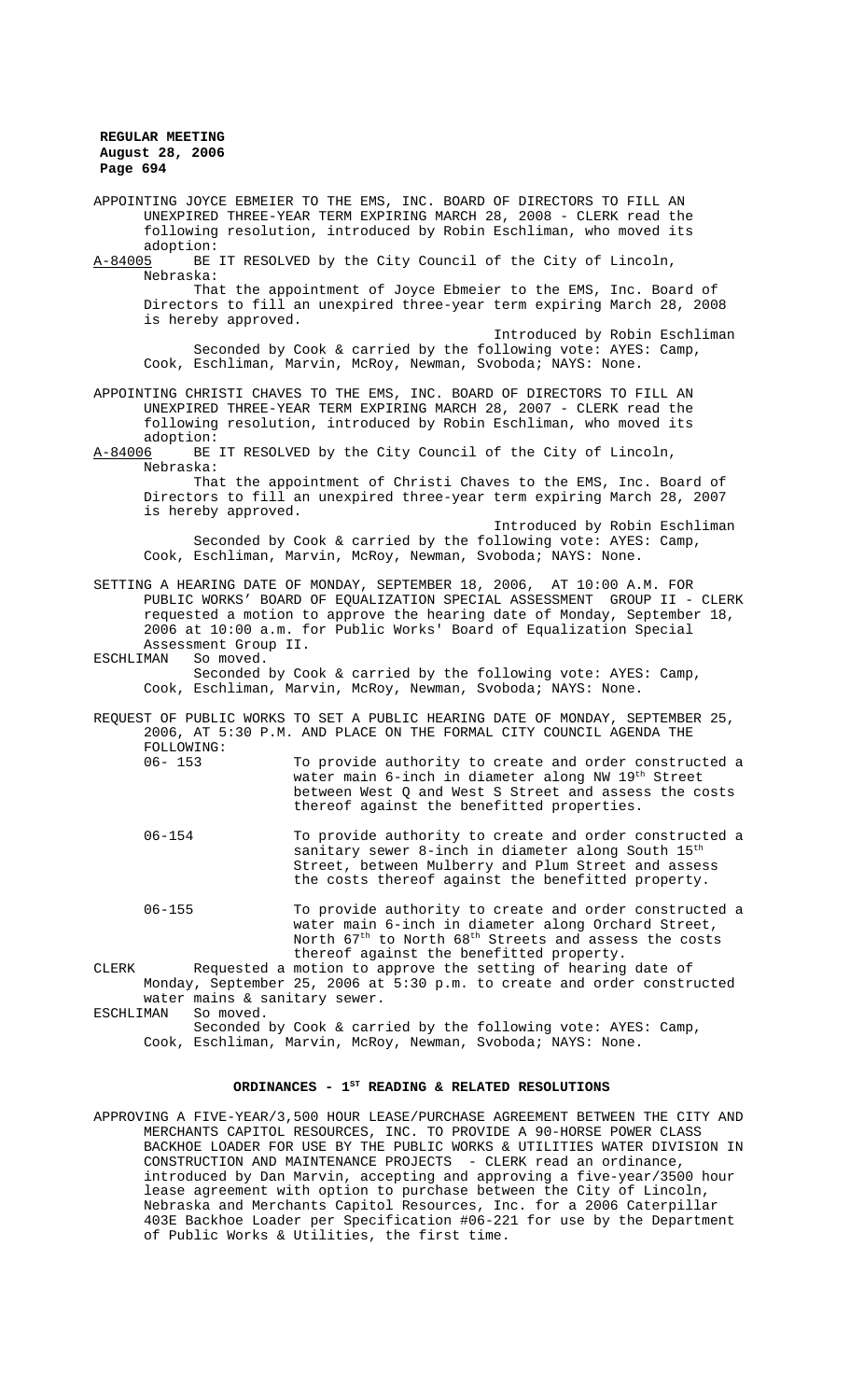- AMENDING CHAPTER 8.06 AIR POLLUTION, CHAPTER 8.20 LINCOLN FOOD CODE, 8.24 NOISE CONTROL ORDINANCE, CHAPTER 8.38 PUBLIC SWIMMING POOLS, 8.40 SPA FACILITIES, AND 8.44 WATER WELLS OF THE LINCOLN MUNICIPAL CODE TO INCREASE PERMIT FEES FOR THE HEALTH DEPARTMENT - CLERK read an ordinance, introduced by Dan Eschliman, amending Title 8 of the Lincoln Municipal Code, Health and Sanitation, to increase various permit fees and other related feeds by amending Section 8.06.145 (open burning permit fees); Section 8.08.060 (body art establishment permit fees); Section 8.08.090 (body art renewal late fees); Section 8.08.150 (body art practitioner permit fees); Section 8.08.350 (reinstatement fees for a suspended body art establishment or practitioner); Section 8.20.150 (food establishment permit fees); Section 8.20.160 (food establishment late fees); Section 8.20.170 (food establishment reinstatement fees); Section 8.24.150 (noise control variance permit fees); Section 8.38.090 (swimming pool permit fees); Section 8.40.070 (spa facilities permit fees; Section 8.44.070 (water well permit fees); and repealing Sections 8.06.145, 8.08.060, 8.08.090, 8.08.150, 8.08.350, 8.20.150, 8.20.160, 8.20.170, 8.24.150, 8.38.090, 8.40.070, and 8.44.070 of the Lincoln Municipal Code as hitherto existing, the first time.
- AMENDING CHAPTER 24.38 OF THE LINCOLN MUNICIPAL CODE, ONSITE WASTEWATER TREATMENT SYSTEMS, TO INCREASE FEES FOR VARIOUS ON-SITE WASTEWATER TREATMENT SYSTEM PERMITS. (SEPTIC TANKS AND/OR LAGOONS) - CLERK read an ordinance, introduced by Dan Marvin, amending Section 24.38.070 of the Lincoln Municipal Code relating to fees for On-site Wastewater Treatments Systems to increase various fees relating to such systems; and repealing Section 24.38.070 of the Lincoln Municipal code as hitherto existing, the first time.
- MISC. 06011 AMENDING SECTION 26.23.160 OF THE LINCOLN MUNICIPAL CODE LAND SUBDIVISION ORDINANCE TO CLARIFY THAT WHEN NEIGHBORHOOD PARK LAND IS DEDICATED, THE DEVELOPER SHALL BE REIMBURSED WITH NEIGHBORHOOD PARK AND TRAIL IMPACT FEES - CLERK read an ordinance, introduced by Dan Marvin, amending Section 26.23.160 of the Lincoln Municipal Code relating to Development Standards; Parks, Fire Stations, Libraries,Bikeways, Easement Along Streams, and Other Public Areas to provide that the City may require subdividers to dedicate land for neighborhood parks, provided the City reimburses the subdivider for the value of the land dedicated from Neighborhood Park & Trail Impact Fees; and repealing Section 26.23.160 of the Lincoln Municipal Code as hitherto existing, the first time.
- STREET NAME CHANGE 06004 RENAMING THAT PORTION OF CAPITOL BEACH BOULEVARD LOCATED SOUTH OF O STREET AS S.W. CAPITOL BEACH BOULEVARD - CLERK read an ordinance, introduced by Dan Marvin, changing the name of that portion of Capitol Beach Boulevard to S.W. Capitol Beach Boulevard located south of O Street, as recommended by the Street Name Committee, the first time.
- ANNEXATION 06013 AMENDING THE LINCOLN CORPORATE LIMITS MAP BY ANNEXING APPROXIMATELY .4 ACRES OF PROPERTY GENERALLY LOCATED NORTHEAST OF THE INTERSECTION OF OLD CHENEY ROAD AND SOUTH 96TH PLACE. (RELATED ITEMS: 06-151, 06-152) - CLERK read an ordinance, introduced by Dan Marvin, annexing and including the below described land as part of the City of Lincoln, Nebraska and amending the Corporate Limits Map attached to and made a part of Ordinance No. 18208, to reflect the extension of the corporate limits boundary of the City of Lincoln, Nebraska established and shown thereon, the first time.
- CHANGE OF ZONE 06047 APPLICATION OF THE PROPERTY OWNERS FOR A CHANGE OF ZONE FROM AG AGRICULTURAL DISTRICT TO R-3 RESIDENTIAL DISTRICT, ON PROPERTY GENERALLY LOCATED NORTHEAST OF THE INTERSECTION OF OLD CHENEY ROAD AND SOUTH 96TH PLACE. (RELATED ITEMS: 06-151, 06-152) - CLERK read an ordinance, introduced by Dan Marvin, amending the Lincoln Zoning District Maps attached to and made a part of Title 27 of the Lincoln Municipal Code, as provided by Section 27.05.020 of the Lincoln Municipal Code, by changing the boundaries of the districts established and shown thereon, the first time.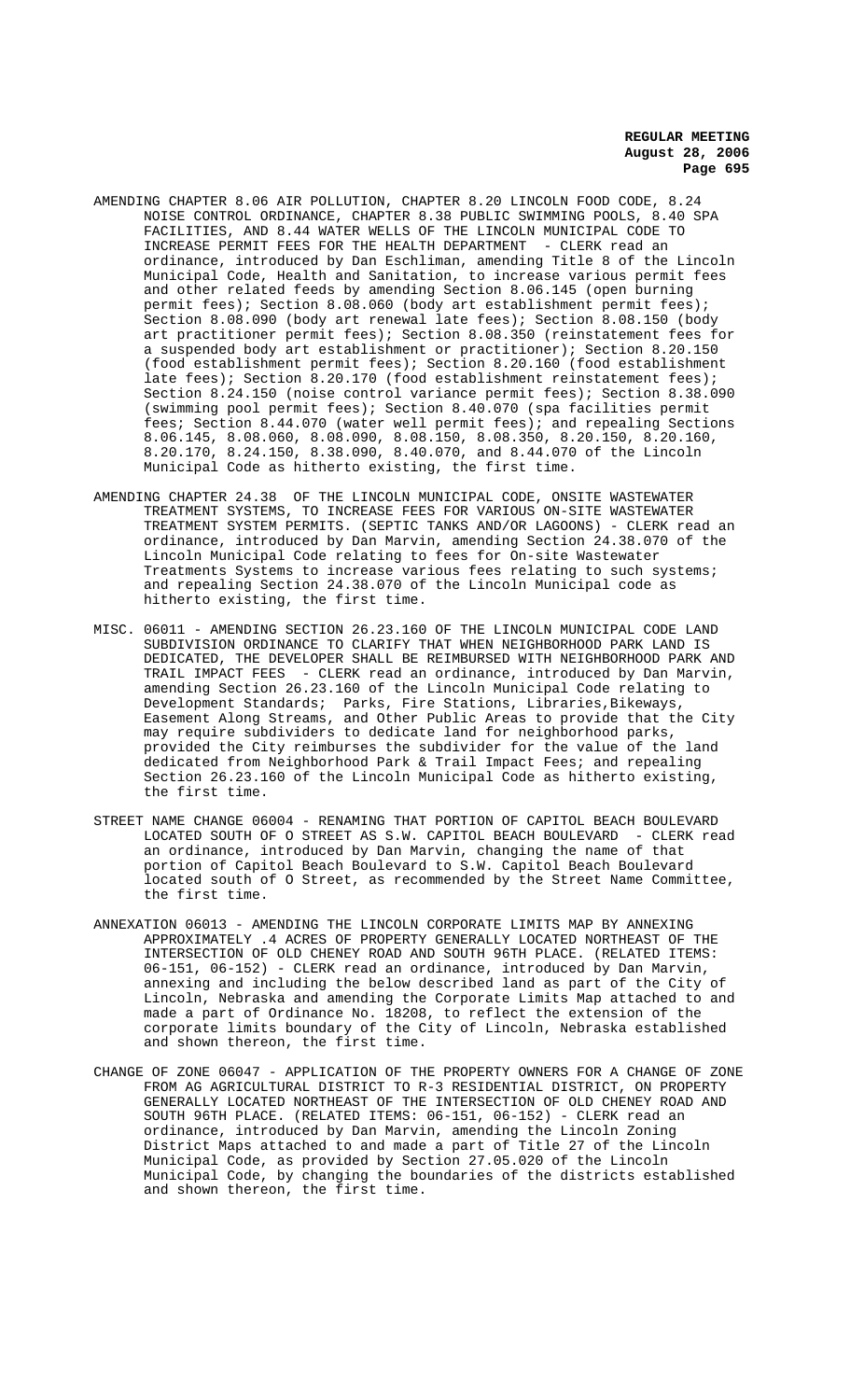#### **ORDINANCES - 3RD READING & RELATED RESOLUTIONS (as required)**

AUTHORIZING A LEASE AGREEMENT BETWEEN THE CITY (LESSEE) AND THE AIRPORT AUTHORITY (LESSOR) FOR LAND AND A FIRE STATION FOR A PERIOD OF 31 YEARS WITH AN ADDITIONAL TERM OF 30 YEARS; RENT TO BE PAID IN ACCORDANCE WITH THE TERMS OF THE INTERLOCAL AGREEMENT. (RELATED ITEMS: 06-142, 06R-157)- PRIOR to reading:<br>ESCHLIMAN Moved to a

Moved to amend Bill No. 06-142 on page 3, at the end of paragraph 5, of Attachment A, Commercial Net Building and Ground Lease of Lincoln Air Park West, add the following sentence: If a property tax is levied upon the Authority as a pass through to Lessee, the Lessee shall have no less than six (6) months written notice, or until September 1st of the next fiscal year, whichever is later, before Lessee shall become responsible to pay any property tax.

Seconded by Svoboda & **LOST** by the following vote: AYES: Camp, Eschliman, Svoboda; NAYS: Cook, Marvin, McRoy, Newman.<br>ESCHLIMAN Moved to amend Bill No. 06-142 on page 10, at th

Moved to amend Bill No. 06-142 on page 10, at the end of paragraph 22, of Attachment A, Commercial Net Building and Ground Lease of Lincoln Air Park West, add the following sentence: Lessee shall have the right to terminate this Lease if such provisions materially and adversely render the continuation of Lessee's business at the Premises to be commercially impractical.

Seconded by Camp & **LOST** by the following vote: AYES: Camp, Eschliman, Svoboda; NAYS: Cook, Marvin, McRoy, Newman.

- CLERK Read an ordinance, introduced by Jonathan Cook, accepting and approving a Lease Agreement between the City of Lincoln and the Airport Authority of the City of Lincoln, Nebraska for a lease of a commercial building and grounds in Lincoln Air Park West for a term of August 1, 2006 through July 31, 2037, the third time.
- COOK Moved to pass the ordinance as read.

Seconded by Marvin & carried by the following vote: AYES: Camp, Cook, Eschliman, Marvin, McRoy, Newman, Svoboda; NAYS: None. The ordinance, being numbered **#18795**, is recorded in Ordinance Book #25, Page

- APPROVING AN INTERLOCAL AGREEMENT BETWEEN THE CITY AND THE AIRPORT AUTHORITY AUTHORIZING THE AIRPORT AUTHORITY TO BUILD A FIRE STATION AND ASSOCIATED FACILITIES ON LAND TOTALING APPROXIMATELY 42,400 SQUARE FEET, TO LEASE SUCH PROPERTY TO THE CITY THROUGH A LONG TERM LEASE AGREEMENT, AND SETTING THE RENT BASED ON THE FINAL COST OF THE BUILDING(S) NOT TO EXCEED \$7,389 PER MONTH. (RELATED ITEMS: 06-142, 06R-157) (ACTION DATE: 8/28/06) - PRIOR to reading:<br>ESCHLIMAN Moved to amend Bill No
- ESCHLIMAN Moved to amend Bill No. 06R-157 on page 3, paragraph 5, of Attachment A, Commercial Net Building and Ground Lease of Lincoln Air Park West, amend the second sentence to read as follows: If City anticipates cost over-runs to the construction project, it will come to the City Council for approval for additional funds with which to complete the project. If the City Council approval is granted, then city agrees to pay all costs of construction in excess of One Million Two Hundred Thousand Dollars (\$1,200,000.00). The City will not exceed these construction costs in a manner which obligates the Airport if it cannot obtain City Council approval.

Seconded by Svoboda & carried by the following vote: AYES: Camp, Cook, Eschliman, Marvin, McRoy, Newman, Svoboda; NAYS: None.

CLERK Read the following resolution, introduced by Jonathan Cook, who moved its adoption as amended:<br>A-84007 BE IT RESOLVED by the Ci

BE IT RESOLVED by the City Council of the City of Lincoln, Nebraska:

That the Interlocal Agreement between the City of Lincoln and the Lincoln Airport Authority for the Airport Authority to construct a fire station on leased premises located in Lincoln Air Park West for a 30 year term, a copy of which is attached hereto marked as Attachment "A" and made a part hereof by reference, is hereby approved and the Mayor is authorized to execute said Interlocal Agreement on behalf of the City. The City Clerk is hereby directed to transmit a certified copy of the

- e x e c u t
- e d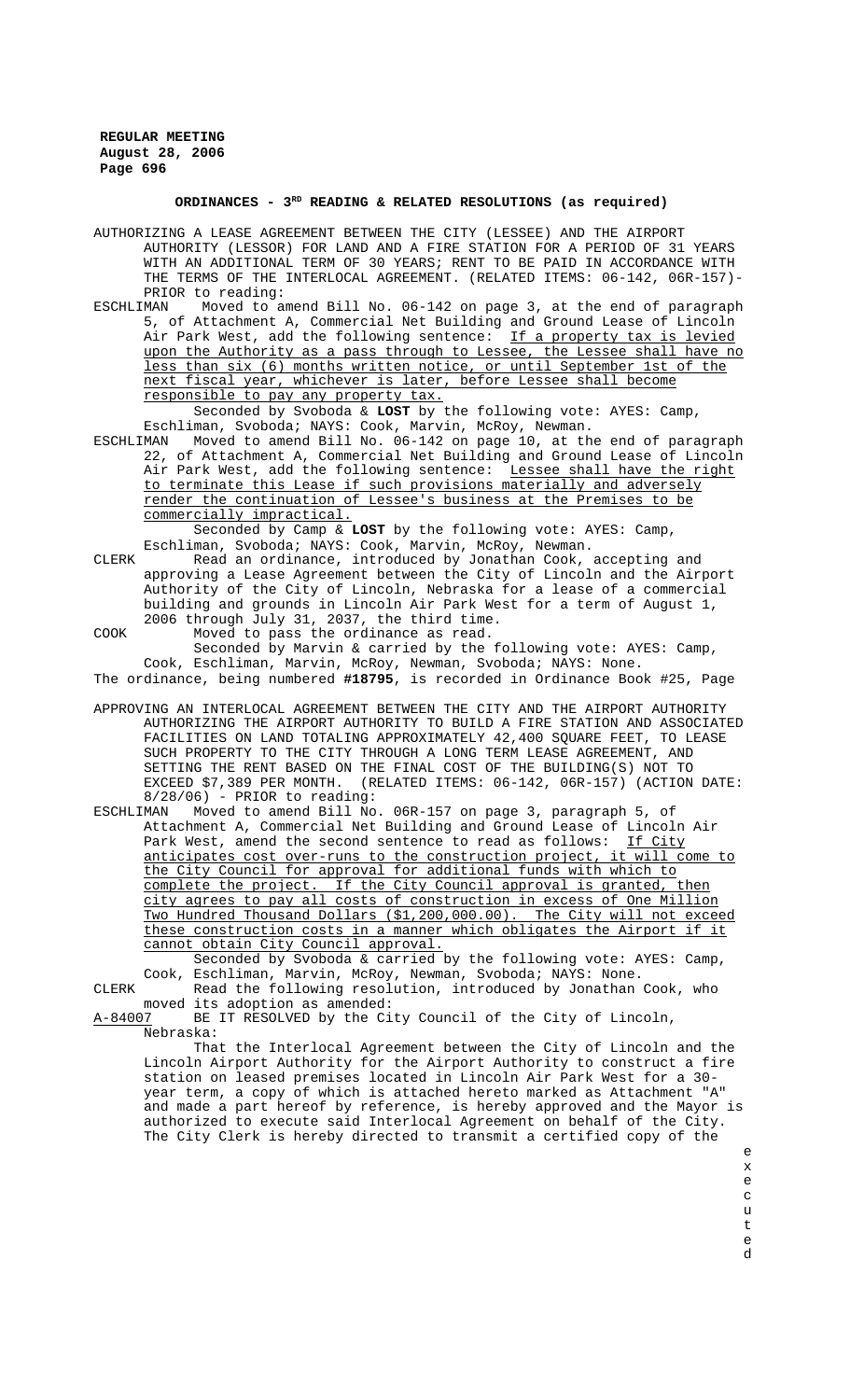Seconded by Marvin & carried by the following vote: AYES: Camp, Cook, Eschliman, Marvin, McRoy, Newman, Svoboda; NAYS: None.

**REGISTERED TO SPEAK SESSION - NONE**

**OPEN MICROPHONE SESSION - NONE**

**MISCELLANEOUS BUSINESS**

transmittal to the Lincoln Airport Authority.

Introduced by Jonathan Cook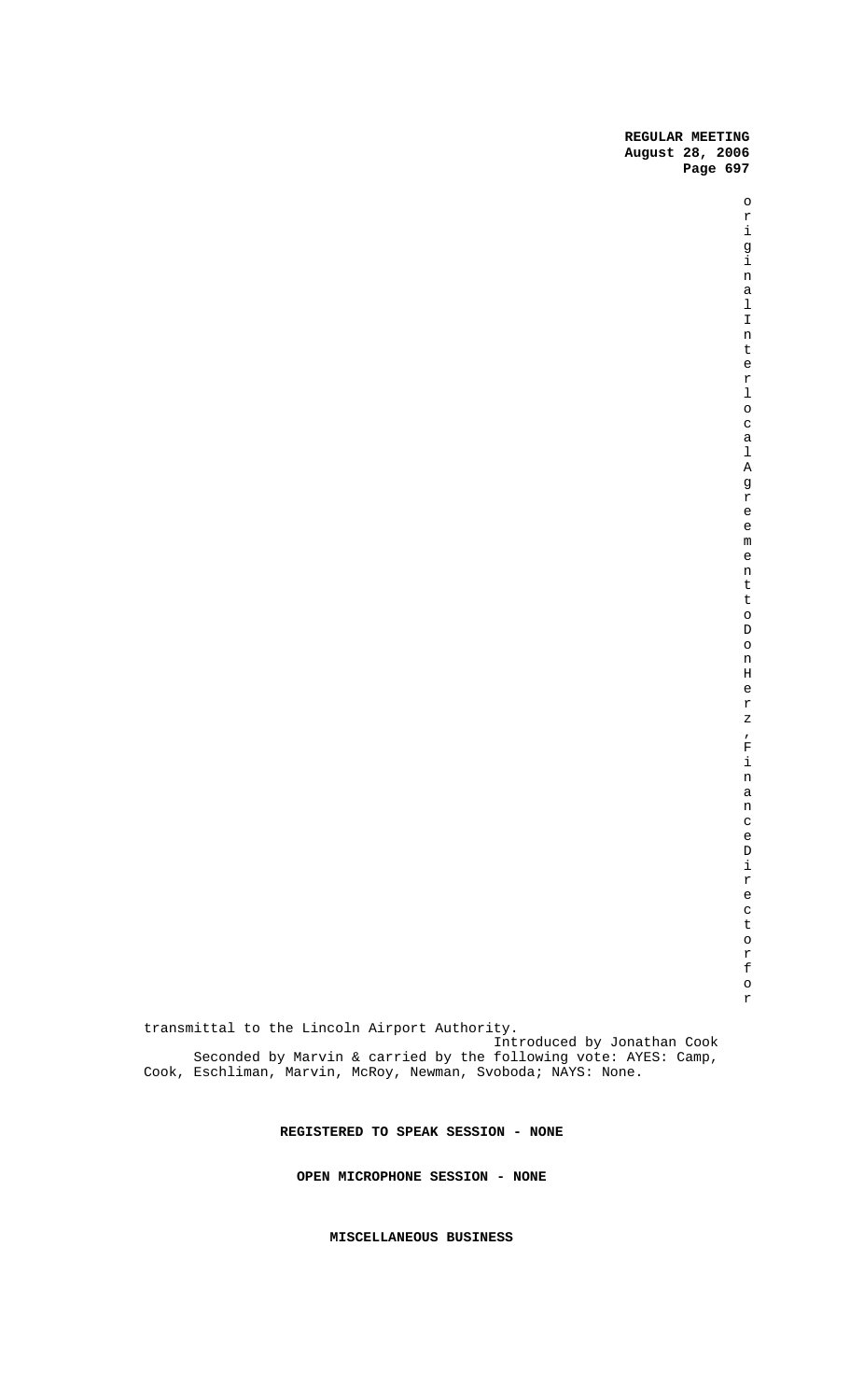### **PENDING -**

CAMP Moved to extend the Pending List to September 11, 2006. Seconded by McRoy & carried by the following vote: AYES: Camp, Cook, Eschliman, Marvin, McRoy, Newman, Svoboda; NAYS: None.

#### **UPCOMING RESOLUTIONS -**

CAMP Moved to approve the resolutions to have Public Hearing on September 11, 2006. Seconded by McRoy & carried by the following vote: AYES: Camp, Cook, Eschliman, Marvin, McRoy, Newman, Svoboda; NAYS: None.

# **ADJOURNMENT 8:18 P.M.**

CAMP Moved to adjourn the City Council meeting of August 28, 2006. Seconded by McRoy & carried by the following vote: AYES: Camp, Cook, Eschliman, Marvin, McRoy, Newman, Svoboda; NAYS: None. So ordered.

Joan E. Ross, City Clerk, CMC

Judy Roscoe, Senior Office Assistant